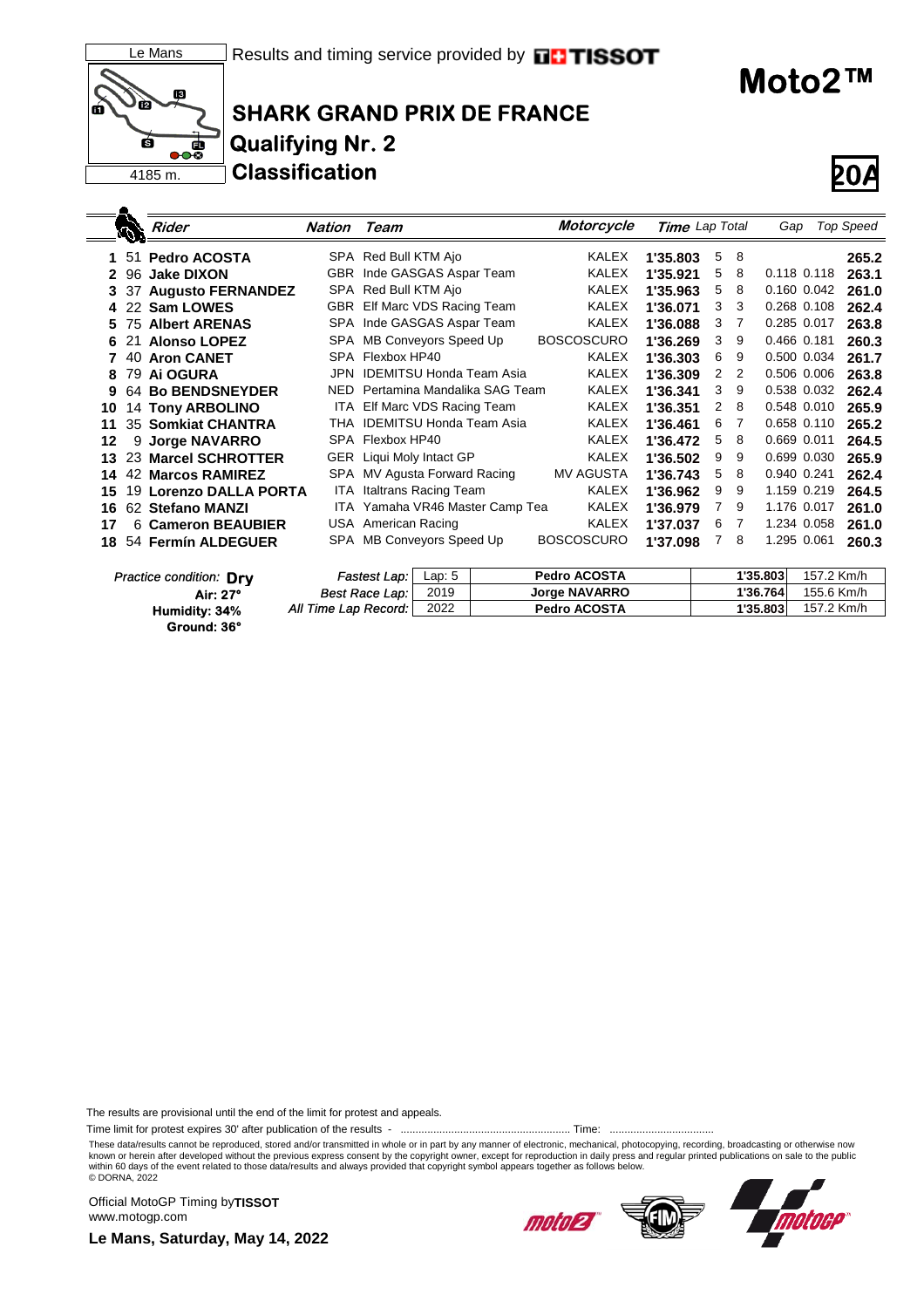

#### Results and timing service provided by **FFITISSOT**

## **SHARK GRAND PRIX DE FRANCE Qualifying Nr. 2 Top Speed & Average**

|    | <b>Rider</b>               | Nation     | Motorcycle        |       |       | Top 5 speeds |       |       | Average | Top   |
|----|----------------------------|------------|-------------------|-------|-------|--------------|-------|-------|---------|-------|
|    | <b>14 Tony ARBOLINO</b>    | ITA        | <b>KALEX</b>      | 265.9 | 265.2 | 264.5        | 263.8 | 263.1 | 264.5   | 265.9 |
|    | 23 Marcel SCHROTTER        | GER        | KALEX             | 265.9 | 265.9 | 264.5        | 264.5 | 264.5 | 265.0   | 265.9 |
| 35 | <b>Somkiat CHANTRA</b>     | THA        | <b>KALEX</b>      | 265.2 | 263.1 | 261.7        | 261.7 | 261.7 | 262.7   | 265.2 |
| 51 | <b>Pedro ACOSTA</b>        | <b>SPA</b> | <b>KALEX</b>      | 265.2 | 264.5 | 264.5        | 264.5 | 264.5 | 264.6   | 265.2 |
| 9  | <b>Jorge NAVARRO</b>       | <b>SPA</b> | <b>KALEX</b>      | 264.5 | 263.8 | 263.1        | 263.1 | 262.4 | 263.2   | 264.5 |
| 19 | <b>Lorenzo DALLA PORTA</b> | ITA        | <b>KALEX</b>      | 264.5 | 263.1 | 262.4        | 262.4 | 261.7 | 262.8   | 264.5 |
| 75 | <b>Albert ARENAS</b>       | <b>SPA</b> | <b>KALEX</b>      | 263.8 | 261.7 | 261.0        | 261.0 | 259.0 | 261.3   | 263.8 |
| 79 | Ai OGURA                   | <b>JPN</b> | <b>KALEX</b>      | 263.8 | 261.0 |              |       |       | 262.4   | 263.8 |
| 96 | <b>Jake DIXON</b>          | <b>GBR</b> | <b>KALEX</b>      | 263.1 | 262.4 | 262.4        | 262.4 | 261.7 | 262.3   | 263.1 |
|    | 22 Sam LOWES               | <b>GBR</b> | <b>KALEX</b>      | 262.4 | 261.7 | 261.0        |       |       | 261.7   | 262.4 |
| 42 | <b>Marcos RAMIREZ</b>      | <b>SPA</b> | <b>MV AGUSTA</b>  | 262.4 | 262.4 | 261.7        | 261.0 | 259.6 | 261.4   | 262.4 |
| 64 | <b>Bo BENDSNEYDER</b>      | <b>NED</b> | <b>KALEX</b>      | 262.4 | 262.4 | 261.7        | 261.0 | 261.0 | 261.7   | 262.4 |
| 40 | <b>Aron CANET</b>          | <b>SPA</b> | <b>KALEX</b>      | 261.7 | 261.0 | 261.0        | 260.3 | 259.0 | 260.6   | 261.7 |
|    | 6 Cameron BEAUBIER         | <b>USA</b> | <b>KALEX</b>      | 261.0 | 260.3 | 260.3        | 259.0 |       | 260.2   | 261.0 |
| 37 | <b>Augusto FERNANDEZ</b>   | <b>SPA</b> | <b>KALEX</b>      | 261.0 | 259.6 | 259.6        | 259.6 | 259.0 | 259.8   | 261.0 |
|    | 62 Stefano MANZI           | <b>ITA</b> | <b>KALEX</b>      | 261.0 | 260.3 | 259.0        | 258.3 | 258.3 | 259.4   | 261.0 |
| 21 | <b>Alonso LOPEZ</b>        | <b>SPA</b> | <b>BOSCOSCURO</b> | 260.3 | 259.6 | 259.0        | 259.0 | 258.3 | 259.0   | 260.3 |
|    | 54 Fermín ALDEGUER         | <b>SPA</b> | <b>BOSCOSCURO</b> | 260.3 | 259.6 | 258.3        | 258.3 | 257.6 | 258.6   | 260.3 |
|    |                            |            |                   |       |       |              |       |       |         |       |

These data/results cannot be reproduced, stored and/or transmitted in whole or in part by any manner of electronic, mechanical, photocopying, recording, broadcasting or otherwise now<br>known or herein after developed without

Official MotoGP Timing by **TISSOT**www.motogp.com





**Le Mans, Saturday, May 14, 2022**



**Moto2™**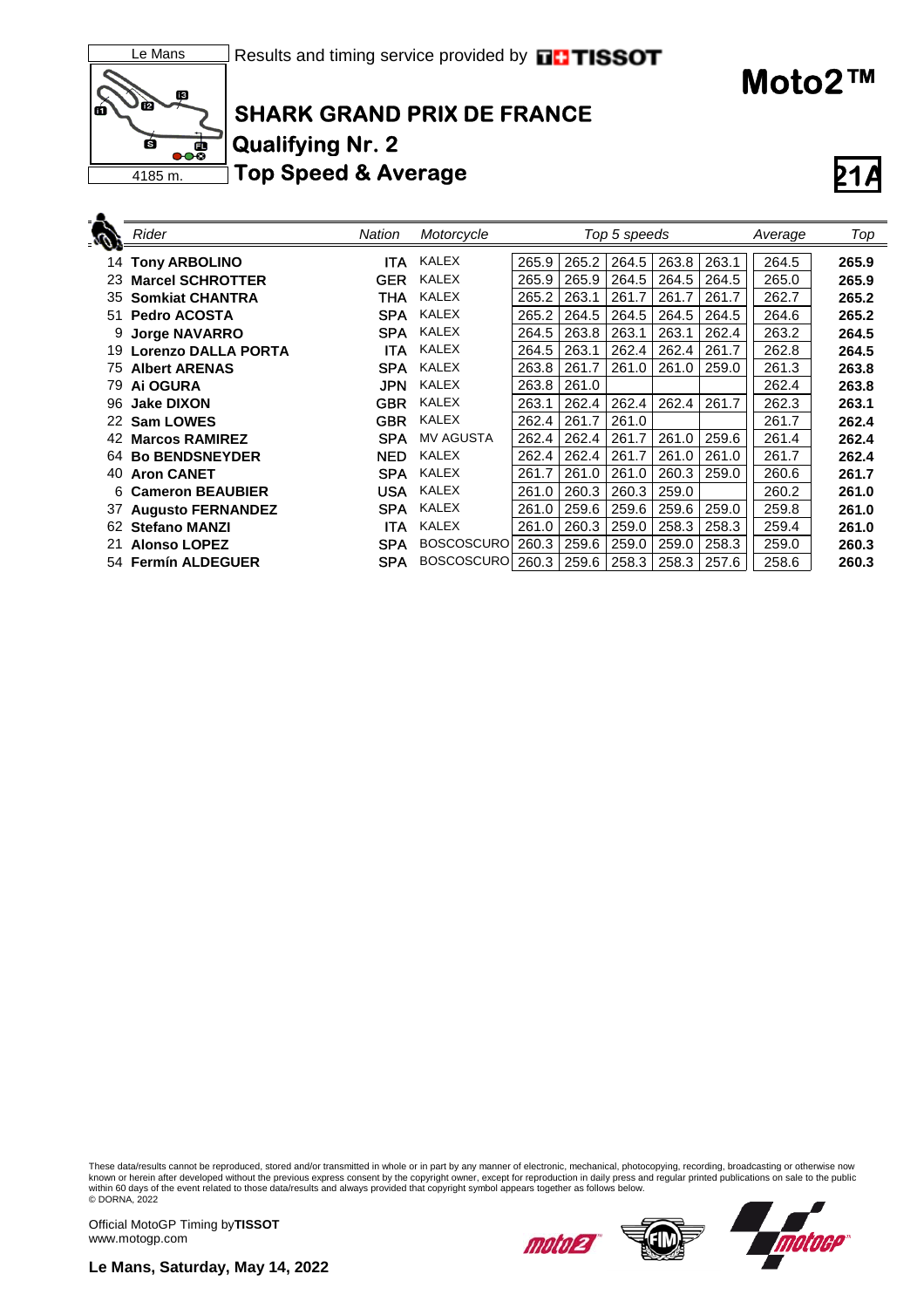



# **SHARK GRAND PRIX DE FRANCE Qualifying Nr. 2**

**Chronological Analysis of Performances 22A**

|              |              |                          | * Lap / Sector time cancelled                 |           | <b>T1</b> Time from finish line to 1st intermediate<br><b>T2</b> Time from 1st intermed. to 2nd intermed. |                       |              |                | <b>T3</b> Time from 2nd intermed. to 3rd intermed.<br><b>74</b> Time from 3rd intermediate to finish line |            |                     |                       |              |                          |            |
|--------------|--------------|--------------------------|-----------------------------------------------|-----------|-----------------------------------------------------------------------------------------------------------|-----------------------|--------------|----------------|-----------------------------------------------------------------------------------------------------------|------------|---------------------|-----------------------|--------------|--------------------------|------------|
|              |              |                          | <b>P</b> Crossing the finish line in pit lane |           |                                                                                                           |                       |              |                |                                                                                                           |            |                     |                       |              |                          |            |
| Lap          | Lap Time     |                          | Т1                                            | T2        | Т3                                                                                                        | Т4                    | <b>Speed</b> | Lap            | Lap Time                                                                                                  |            | <u>71</u>           | T2                    | <b>T3</b>    | T <sub>4</sub>           | Speed      |
|              |              |                          | <b>Pedro ACOSTA</b>                           |           |                                                                                                           | Red Bull KTM Ajo      | <b>SPA</b>   | 5              | 4'44.578 *                                                                                                |            | 20.314              | 26.240                | 27.345*      | 25.919*                  |            |
| 1st          | 51           |                          |                                               |           |                                                                                                           |                       |              | 6              | 1'37.092                                                                                                  |            | 22.547              | 22.073                | 26.976       | 25.496                   | 259.0      |
| 1            | 3'56.381     |                          | 15.386                                        | 23.859    | 27.588                                                                                                    | 25.671                |              | $\overline{7}$ | 1'36.725 *                                                                                                |            | 22.457              | 21.788                | 26.795*      | 25.685*                  | 261.0      |
| 2            | 1'36.430     |                          | 22.341                                        | 21.604    | 27.082                                                                                                    | 25.403                | 264.5        |                |                                                                                                           |            |                     |                       |              |                          |            |
| 3            | 1'36.353     |                          | 22.326                                        | 21.614    | 27.089                                                                                                    | 25.324                | 264.5        | 6th            | 21                                                                                                        |            | <b>Alonso LOPEZ</b> |                       |              | MB Conveyors Speed SPA   |            |
| 4            | 1'36.147     | $\star$                  | 22.255                                        | 21.628*   | 27.069                                                                                                    | 25.195                | 264.5        |                |                                                                                                           |            |                     |                       |              |                          |            |
| 5            | 1'35.803     |                          | 22.261                                        | 21.628    | 26.792                                                                                                    | 25.122                | 263.1        | $\mathbf{1}$   | $2'34.940$ *                                                                                              |            | 20.094              | 24.751                | 28.239*      | 26.318                   |            |
| 6            | 1'36.082     |                          | 22.310                                        | 21.595    | 26.898                                                                                                    | 25.279                | 263.8        | 2              | 1'36.799                                                                                                  |            | 22.673              | 21.813                | 27.090       | 25.223                   | 258.3      |
| 7            | 1'45.329     | $\overline{\phantom{a}}$ | 22.955                                        | 22.891    |                                                                                                           |                       | 264.5        | 3              | 1'36.269                                                                                                  |            | 22.359              | 21.635                | 26.964       | 25.311                   | 260.3      |
| 8            | 1'37.163     | $\cdot$                  | 22.453                                        | 21.789    | 27.283*                                                                                                   | 25.638                | 265.2        | 4              | 1'38.856                                                                                                  | $\star$    | 22.581              | 22.798                | 27.825*      | 25.652                   | 259.6      |
|              |              |                          |                                               |           |                                                                                                           |                       |              | 5              | 1'40.862                                                                                                  |            | 22.712              | 22.691                | 27.926       | 27.533                   | 258.3      |
| 2nd          | 96           |                          | <b>Jake DIXON</b>                             |           |                                                                                                           | Inde GASGAS Aspar GBR |              | 6              | 1'37.853                                                                                                  |            | 22.660              | 22.138                | 27.587       | 25.468                   | 257.0      |
|              |              |                          |                                               |           |                                                                                                           |                       |              | 7              | 1'37.269                                                                                                  |            | 22.497              | 21.866                | 27.393       | 25.513                   | 259.0      |
| 1            | 3'49.586     |                          | 25.043                                        | 23.498    | 27.976                                                                                                    | 25.669                |              | 8              | 1'40.939                                                                                                  |            | 22.711              | 24.357                | 28.172       | 25.699                   | 259.0      |
| 2            | 1'36.780     |                          | 22.696                                        | 21.711    | 27.182                                                                                                    | 25.191                | 263.1        | 9              | 1'39.351                                                                                                  | $\cdot$    | 22.553              | 21.873                | 27.281*      | 27.644*                  | 258.3      |
| 3            | 1'40.308     | $\cdot$                  | 22.474                                        | 21.691    | 27.245*                                                                                                   | 28.898                | 261.7        |                |                                                                                                           |            |                     |                       | Flexbox HP40 |                          | <b>SPA</b> |
| 4            | 1'39.271     | $\ast$                   | 22.441                                        | $24.123*$ | 27.475                                                                                                    | 25.232                | 262.4        | 7th            | 40                                                                                                        |            | <b>Aron CANET</b>   |                       |              |                          |            |
| 5            | 1'35.921     |                          | 22.289                                        | 21.629    | 26.927                                                                                                    | 25.076                | 260.3        |                |                                                                                                           |            |                     |                       |              |                          |            |
| 6            | 1'38.616     | $\star$                  | 22.398                                        | 21.703    | 27.708*                                                                                                   | 26.807                | 262.4        | 1              | 3'02.334                                                                                                  |            | 22.575              | 22.687                | 48.023       | 28.318                   |            |
| 7            | 1'40.062     | $\ast$                   | 22.375                                        | 21.756    | 28.878*                                                                                                   | 27.053                | 262.4        | 2              | 1'36.830                                                                                                  |            | 22.452              | 21.898                | 27.262       | 25.218                   | 259.0      |
| 8            | 1'44.088     | $\ast$                   | 25.27                                         | 23.337    | 28.688                                                                                                    | 26.787                | 261.7        | 3              | 2'00.869                                                                                                  | $^{\star}$ | $26.81*$            | 22.103                | 46.159       | 25.797                   | 260.3      |
|              |              |                          |                                               |           |                                                                                                           |                       |              | 4              | 1'41.025                                                                                                  | $^{\star}$ | 22.398              | 26.391*               | 27.074       | 25.162                   | 258.3      |
| 3rd          | 37           |                          | <b>Augusto FERNAND</b>                        |           |                                                                                                           | Red Bull KTM Ajo      | <b>SPA</b>   | 5              | 1'36.373                                                                                                  |            | 22.302              | 21.821                | 26.998       | 25.252                   | 257.0      |
|              |              |                          |                                               |           |                                                                                                           |                       |              | 6              | 1'36.303                                                                                                  |            | 22.332              | 21.724                | 27.006       | 25.241                   | 258.3      |
| 1            | 3'48.925     |                          | 16.956                                        | 22.847    | 27.795                                                                                                    | 25.763                |              | $\overline{7}$ | 1'48.775                                                                                                  | $^{\star}$ | 27.28*              | 25.487                | 30.716       | 25.289                   | 261.0      |
| 2            | 1'36.687     |                          | 22.515                                        | 21.726    | 27.164                                                                                                    | 25.282                | 259.6        | 8              | 1'36.425                                                                                                  |            | 22.245              | 21.823                | 27.070       | 25.287                   | 261.0      |
| 3            | 1'38.293     |                          | 22.527                                        | 21.607    | 27.582                                                                                                    | 26.577                | 259.6        | 9              | $1'47.650$ *                                                                                              |            | 26.09*              | 23.769                | 29.574*      | 28.212                   | 261.7      |
| 4            | 1'39.056 *   |                          | 22.515                                        | 23.308*   | 27.486                                                                                                    | 25.747                | 258.3        |                |                                                                                                           |            | <b>Ai OGURA</b>     |                       |              | <b>IDEMITSU Honda Te</b> | <b>JPN</b> |
| 5            | 1'35.963     |                          | 22.404                                        | 21.578    | 26.910                                                                                                    | 25.071                | 259.0        | 8th            | 79                                                                                                        |            |                     |                       |              |                          |            |
| 6            | 1'40.703     |                          | 25.129                                        | 22.676    | 27.385                                                                                                    | 25.513                | 259.6        |                |                                                                                                           |            |                     |                       |              |                          |            |
| 7            | 1'38.851     |                          | 22.317                                        | 21.865    | 29.216                                                                                                    | 25.453                | 261.0        | $\mathbf{1}$   | 3'51.719                                                                                                  |            | 17.436              | 22.990                | 27.541       | 26.028                   |            |
| 8            | 1'36.524     |                          | 22.445                                        | 21.673    | 27.097                                                                                                    | 25.309                | 258.3        | $\overline{2}$ | 1'36.309                                                                                                  |            | 22.594              | 21.724                | 26.828       | 25.163                   | 263.8      |
|              |              |                          |                                               |           |                                                                                                           |                       |              |                | unfinished                                                                                                |            | 22.543              |                       |              |                          | 261.0      |
| 4th          | 22           |                          | <b>Sam LOWES</b>                              |           |                                                                                                           | Elf Marc VDS Racing   | <b>GBR</b>   | 9th            | 64                                                                                                        |            |                     | <b>Bo BENDSNEYDER</b> |              | Pertamina Mandalika NED  |            |
| 1            | 1'52.183     |                          | 16.400                                        | 22.861    | 27.461                                                                                                    | 25.318                |              |                |                                                                                                           |            |                     |                       |              |                          |            |
| 2            | 1'36.489     |                          | 22.670                                        | 21.716    | 27.027                                                                                                    | 25.076                | 261.0        | $\mathbf{1}$   | 2'33.545                                                                                                  |            | 27.187              | 23.182                | 27.515       | 25.412                   |            |
| 3            | 1'36.071     |                          | 22.452                                        | 21.576    | 26.957                                                                                                    | 25.086                | 261.7        | 2              | 1'36.727                                                                                                  |            | 22.723              | 21.739                | 27.053       | 25.212                   | 259.6      |
|              | unfinished   |                          | 22.465                                        | 21.511    |                                                                                                           |                       | 262.4        | 3 <sup>1</sup> | 1'36.341                                                                                                  |            | 22.531              | 21.611                | 27.003       | 25.196                   | 261.0      |
|              |              |                          |                                               |           |                                                                                                           |                       |              | 4              | $1'40.891$ *                                                                                              |            | 22.636              | 24.419*               | 28.217*      | 25.619                   | 260.3      |
| 5th          | 75           |                          | <b>Albert ARENAS</b>                          |           |                                                                                                           | Inde GASGAS Aspar SPA |              | 5              | 1'42.558                                                                                                  | $\ast$     | 22.581              | 22.685*               | 28.034       | 29.258                   | 262.4      |
|              |              |                          |                                               |           |                                                                                                           |                       |              | 6              | 1'37.006                                                                                                  |            | 22.581              | 21.795                | 27.291       | 25.339                   | 261.0      |
| $\mathbf{1}$ | $3'06.129$ * |                          | 16.846                                        | 23.063    | 28.011*                                                                                                   | 26.873                |              | 7              | 1'36.920                                                                                                  |            | 22.538              | 21.785                | 27.123       | 25.474                   | 262.4      |
| 2            | 1'36.627     |                          | 22.507                                        | 21.720    | 26.993                                                                                                    | 25.407                | 261.7        | 8              | 1'42.189                                                                                                  | $\star$    | 25.07*              | 23.044                | 28.570       | 25.503                   | 261.7      |
| 3            | 1'36.088     |                          | 22.374                                        | 21.546    | 27.018                                                                                                    | 25.150                | 263.8        | 9              | 1'43.522                                                                                                  | $\cdot$    | 22.920              | 24.292                | 29.452*      | 26.858*                  | 259.6      |
| 4            | 1'39.360 P   |                          | $23.51*$                                      | 22.635*   | 27.739                                                                                                    | 25.475                | 261.0        |                |                                                                                                           |            |                     |                       |              |                          |            |
|              |              |                          |                                               |           |                                                                                                           |                       |              |                |                                                                                                           |            |                     |                       |              |                          |            |

These data/results cannot be reproduced, stored and/or transmitted in whole or in part by any manner of electronic, mechanical, photocopying, recording, broadcasting or otherwise now<br>known or herein after developed without © DORNA, 2022

*Fastest Lap:* Cameron BEAUBIER American Racing USA **1'35.803** 22.261 21.628 26.792 25.122

**Le Mans, Saturday, May 14, 2022** Page 1 of 2 Official MotoGP Timing by **TISSOT**www.motogp.com





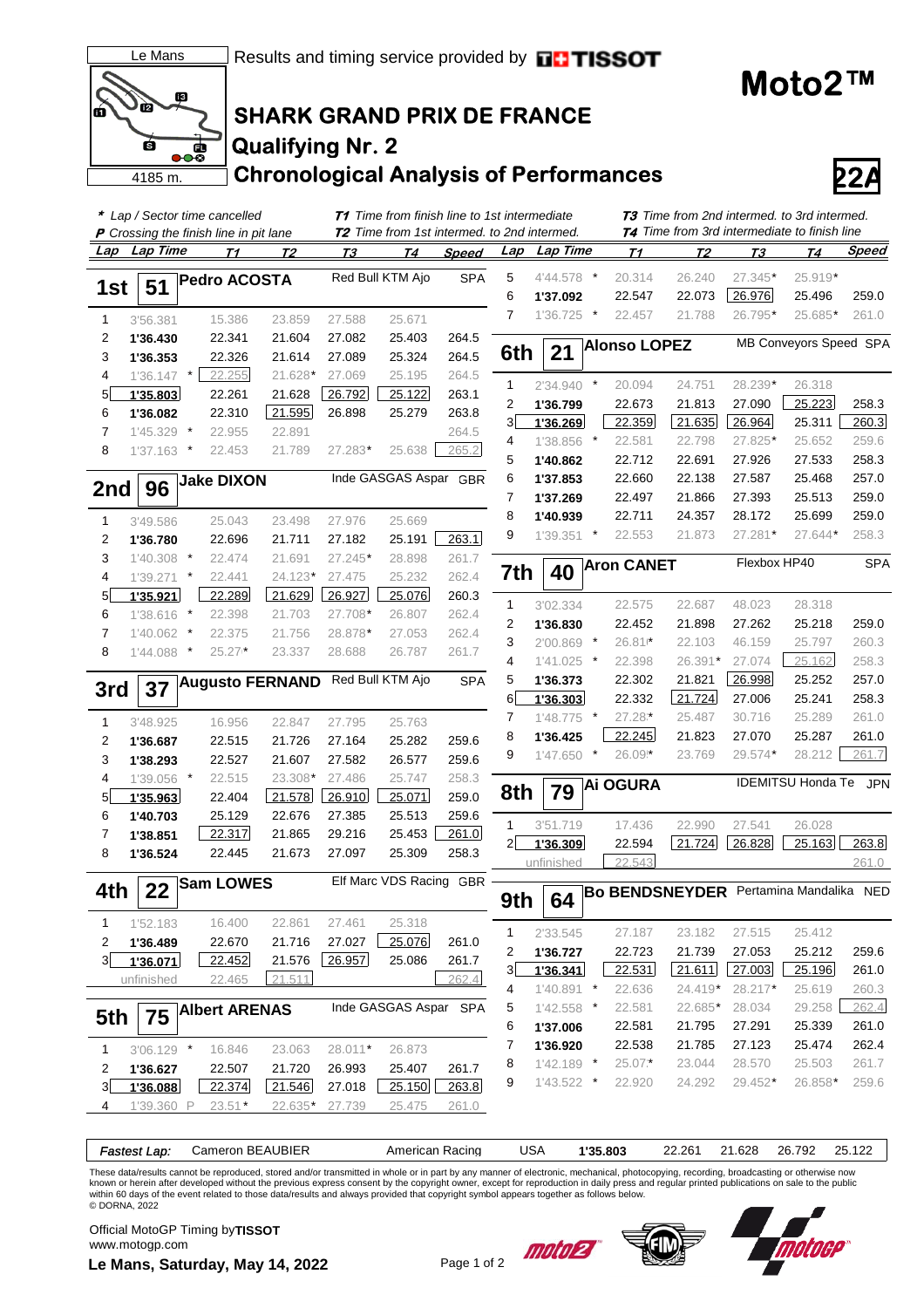|                  | <b>Qualifying Nr. 2</b> |        |                      |                        |              |                              |            |             |                      |          |                      |                         |                   |                           | Moto2          |
|------------------|-------------------------|--------|----------------------|------------------------|--------------|------------------------------|------------|-------------|----------------------|----------|----------------------|-------------------------|-------------------|---------------------------|----------------|
|                  | Lap Lap Time            |        |                      | T2<br>T1               | Т3           |                              | T4 Speed   |             | Lap Lap Time         |          | T1                   | Т2                      | TЗ                |                           | T4 Speed       |
| 10th             | 14                      |        | <b>Tony ARBOLINO</b> |                        |              | Elf Marc VDS Racing          | <b>ITA</b> | <b>15th</b> | 19                   |          |                      | <b>Lorenzo DALLA PO</b> |                   | Italtrans Racing Team ITA |                |
| $\mathbf{1}$     | $3'53.412$ *            |        | 17.431               | 23.892                 | 27.369*      | 26.307                       |            | 1           | 3'02.826             |          | 26.760               | 22.992                  | 47.873            | 28.366                    |                |
| $\overline{2}$   | 1'36.351                |        | 22.384               | 21.676                 | 27.008       | 25.283                       | 265.9      | 2           | 1'37.770             |          | 22.827               | 22.007                  | 27.368            | 25.568                    | 259.6          |
| 3                | $1'37.505$ *            |        | 22.391               | 21.836                 | 27.028*      | 26.250                       | 263.8      | 3           | 1'57.811             | $\cdot$  | 25.70*               | 22.142                  | 44.150            | 25.814                    | 263.1          |
| 4                | 1'41.178 *              |        | 22.489               | 23.369*                | 28.670*      | 26.650                       | 263.1      | 4           | 1'39.790             | $\ast$   | 22.760               | 23.833*                 | 27.576            | 25.621                    | 261.0          |
| 5                | 1'37.340                |        | 22.699               | 21.910                 | 27.125       | 25.606                       | 262.4      | 5           | 1'37.142             |          | 22.648               | 21.944                  | 27.061            | 25.489                    | 261.7          |
| 6                | $1'37.004$ *            |        | 22.472               | 21.888                 | 26.900*      | 25.744                       | 264.5      | 6           | 1'37.018             |          | 22.611               | 21.975                  | 26.986            | 25.446                    | 262.4          |
| 7                | 1'37.226                | $\ast$ | 22.382               | 21.835                 | 27.163*      | 25.846*                      | 265.2      | 7           | 1'37.329             |          | 22.539               | 21.907                  | 26.884            | 25.999                    | 264.5          |
| 8                | 1'40.086                | $\ast$ | 22.543               | 21.950                 | 27.698*      | 27.895                       | 261.7      | 8           | 1'38.700             |          | 23.070               | 22.624                  | 27.357            | 25.649                    | 259.6          |
| <b>11th</b>      | 35                      |        |                      | <b>Somkiat CHANTRA</b> |              | <b>IDEMITSU Honda Te THA</b> |            | 9           | 1'36.962             |          | 22.551               | 21.881                  | 26.983            | 25.547                    | 262.4          |
|                  |                         |        |                      |                        |              |                              |            | 16th        | 62                   |          | <b>Stefano MANZI</b> |                         |                   | Yamaha VR46 Master ITA    |                |
| 1                | 3'52.793 *              |        | 19.771               | 25.362<br>21.757       | 27.128*      | 26.136                       |            |             |                      |          |                      |                         |                   |                           |                |
| 2                | 1'36.636                |        | 22.550               |                        | 26.978       | 25.351                       | 263.1      | 1           | 2'25.634             |          | 19.638               | 24.474                  | 27.879<br>27.201  | 25.584<br>25.503          |                |
| 3                | 1'36.803                |        | 22.436               | 21.829                 | 27.011       | 25.527                       | 261.7      | 2           | 1'37.566             |          | 22.861               | 22.001                  |                   |                           | 257.6          |
| 4                | $1'41.817$ *            |        | 22.568               | 25.166*                | 28.526       | 25.557                       | 261.0      | 3           | 1'37.252             |          | 22.756               | 21.970                  | 27.219            | 25.307                    | 258.3          |
| 5                | 1'36.698                |        | 22.603               | 21.831                 | 26.936       | 25.328                       | 260.3      | 4           | $1'48.014$ *         |          | 22.634               | 27.098*                 | 32.764*           | 25.518                    | 257.0          |
| 6                | 1'36.461                |        | 22.535               | 21.802                 | 26.861       | 25.263                       | 261.7      | 5           | 1'41.086             | $\ast$   | 22.654               | 22.680*                 | 27.553            | 28.199                    | 258.3          |
| 7                | 1'41.896                |        | 22.441               | 21.821                 | 27.061       | 30.573                       | 265.2      | 6           | 1'38.087 *           |          | 22.695               | 21.905                  | 27.131*           | 26.356                    | 257.6          |
|                  | unfinished              |        | 22.541               | 21.770                 |              |                              | 261.7      | 7           | 1'36.979             |          | 22.514               | 21.965                  | 27.160            | 25.340                    | 261.0          |
|                  |                         |        | <b>Jorge NAVARRO</b> |                        | Flexbox HP40 |                              | <b>SPA</b> | 8<br>9      | 1'42.331             | $\star$  | 22.693               | 25.636                  | 28.633            | 25.369                    | 260.3          |
| 12 <sub>th</sub> | 9                       |        |                      |                        |              |                              |            |             | 1'38.223             |          | 22.680               | 22.122                  | 27.388*           | 26.033*                   | 259.0          |
| 1                | 3'03.893                |        | 24.041               | 22.622                 | 48.645       | 31.105                       |            | 17th        | 6                    |          |                      | <b>Cameron BEAUBIE</b>  |                   | American Racing           | <b>USA</b>     |
| 2                | 1'36.845                |        | 22.686               | 21.774                 | 26.965       | 25.420                       | 262.4      |             |                      |          |                      |                         |                   |                           |                |
| 3                | 2'03.128                |        | 22.501               | 21.664                 | 45.203       | 33.760                       | 264.5      | 1           | 2'22.945             |          | 17.575               | 23.494                  | 28.348            | 26.136                    |                |
| 4                | $1'39.563$ *            |        | 22.557               | 23.990*                | $27.211*$    | 25.805                       | 261.7      | 2           | 1'38.974             | P        | 23.837               | 22.173                  | 27.475            | 25.489                    | 259.0          |
| 5                | 1'36.472                |        | 22.469               | 21.800                 | 26.940       | 25.263                       | 262.4      | 3           | 3'51.142 P           |          | 17.378               | 24.471*                 | 29.454            | 25.654                    |                |
| 6                | 1'36.882                |        | 22.522               | 21.835                 | 27.036       | 25.489                       | 263.8      | 4           | 3'17.251             |          | 16.053               | 22.952                  | 27.742            | 25.963                    |                |
| 7                | 1'46.945                |        | 22.458               | 27.961                 | 30.959       | 25.567                       | 263.1      | 5           | 1'37.558             |          | 22.828               | 22.042                  | 27.158            | 25.530                    | 260.3          |
| 8                | 1'38.013                |        | 22.487               | 21.778                 | 26.894       | 26.854                       | 263.1      | 6<br>7      | 1'37.037<br>1'40.042 |          | 22.720<br>22.543     | 21.831<br>21.829        | 27.022<br>27.280* | 25.464<br>28.390*         | 261.0<br>260.3 |
| 13th             | 23                      |        |                      | <b>Marcel SCHROTTE</b> |              | Liqui Moly Intact GP         | GER        |             |                      |          |                      | <b>Fermín ALDEGUER</b>  |                   | MB Conveyors Speed SPA    |                |
|                  | 1'52.811                |        | 16.792               | 23.395                 | 27.677       | 25.544                       |            | 18th        | 54                   |          |                      |                         |                   |                           |                |
| 2                | 1'37.162                |        | 22.843               | 21.736                 | 27.104       | 25.479                       | 264.5      | 1           | 4'20.886             |          | 17.889               | 23.564                  | 28.149            | 26.862                    |                |
| 3                | 1'36.740                |        | 22.642               | 21.770                 | 26.958       | 25.370                       | 265.9      | 2           | 1'39.819             |          | 22.760               | 22.066                  | 28.420            | 26.573                    | 257.0          |
| 4                | 1'36.535                |        | 22.576               | 21.733                 | 26.988       | 25.238                       | 264.5      | 3           | $1'38.881$ *         |          | 22.710               | 22.114* 27.989          |                   | 26.068                    | 257.6          |
| $\overline{5}$   | 1'35.829 P              |        | 22.641               | 22.089*                | 27.015       | 24.084                       | 264.5      | 4           | $1'42.923$ *         |          | 22.625               | 22.009                  |                   |                           | 258.3          |
| 6                | 3'19.777                |        | 16.444               | 22.332                 | 27.171       | 25.434                       |            | 5           | $1'37.283$ *         |          | 22.649               | 21.918                  | 27.142            | 25.574                    | 257.6          |
| 7                | 1'43.055                |        | 22.578               | 24.706                 | 30.419       | 25.352                       | 265.9      | 6           | 1'45.277             |          | 22.691               | 27.595                  | 29.129            | 25.862                    | 259.6          |
| 8                | 1'36.555                |        | 22.516               | 21.761                 | 26.911       | 25.367                       | 264.5      | 7           | 1'37.098             |          | 22.610               | 21.856                  | 27.169            | 25.463                    | 260.3          |
| 9                | 1'36.502                |        | 22.579               | 21.763                 | 26.938       | 25.222                       | 263.1      | 8           | $1'41.661$ *         |          | 22.675               | 21.951                  | 27.600*           | 29.435*                   | 258.3          |
| 14th             | 42                      |        |                      | <b>Marcos RAMIREZ</b>  |              | MV Agusta Forward R SPA      |            |             |                      |          |                      |                         |                   |                           |                |
| $\mathbf{1}$     | 3'04.211                |        | 25.172               | 23.744                 | 45.617       | 35.806                       |            |             |                      |          |                      |                         |                   |                           |                |
| 2                | 1'36.945                |        | 22.724               | 21.805                 | 27.100       | 25.316                       | 261.0      |             |                      |          |                      |                         |                   |                           |                |
| 3                | 1'59.651                |        | 22.479               | 21.619                 | 45.482       | 30.071                       | 261.7      |             |                      |          |                      |                         |                   |                           |                |
| 4                | 1'40.793 *              |        | 22.611               | 25.562*                | 27.329       | 25.291                       | 259.0      |             |                      |          |                      |                         |                   |                           |                |
| $5 \mid$         | 1'36.743                |        | 22.482               | 21.823                 | 27.135       | 25.303                       | 258.3      |             |                      |          |                      |                         |                   |                           |                |
| 6                | 1'38.909 *              |        | $21.90*$             | 22.819                 | 28.744*      | 25.441                       | 259.6      |             |                      |          |                      |                         |                   |                           |                |
| 7                | 1'46.983 *              |        | 22.626               | 27.644                 | $31.227*$    | 25.486*                      | 262.4      |             |                      |          |                      |                         |                   |                           |                |
| 8                | 1'36.760                |        | 22.450               | 21.856                 | 26.928       | 25.526                       | 262.4      |             |                      |          |                      |                         |                   |                           |                |
|                  |                         |        |                      |                        |              |                              |            |             |                      |          |                      |                         |                   |                           |                |
|                  |                         |        |                      |                        |              |                              |            |             |                      |          |                      |                         |                   |                           |                |
|                  | Fastest Lap:            |        |                      | Cameron BEAUBIER       |              | American Racing              |            | <b>USA</b>  |                      | 1'35.803 |                      | 22.261                  | 21.628            | 26.792                    | 25.122         |

These data/results cannot be reproduced, stored and/or transmitted in whole or in part by any manner of electronic, mechanical, photocopying, recording, broadcasting or otherwise now<br>known or herein after developed without © DORNA, 2022

**Le Mans, Saturday, May 14, 2022** Page 2 of 2 Official MotoGP Timing by **TISSOT**www.motogp.com



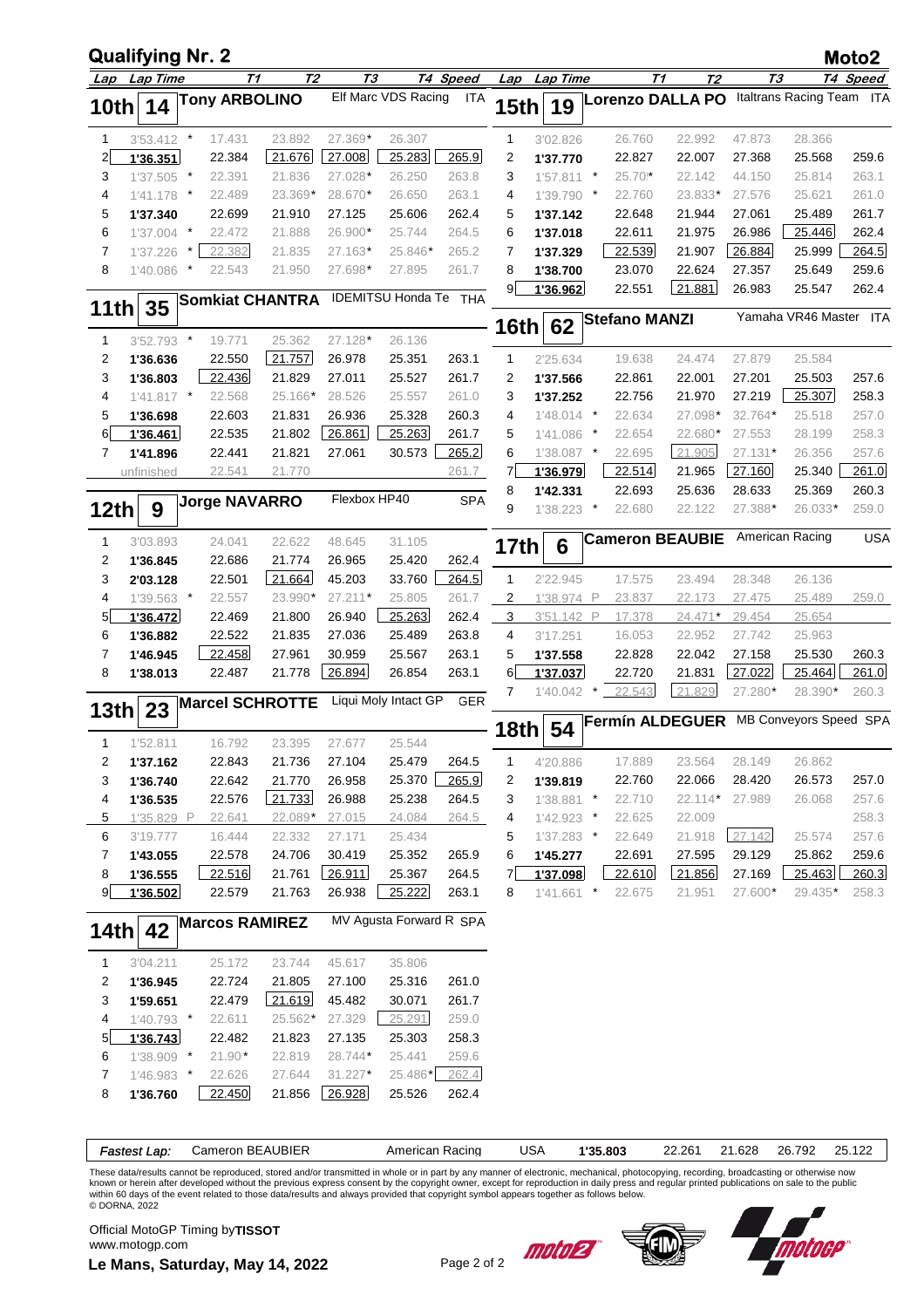

#### ब्रि  $\overline{\mathbf{e}}$ 4185 m.

### **SHARK GRAND PRIX DE FRANCE**

## **Qualifying Results 20**

|    | D | Rider                       | <b>Nation Team</b> |                                  | Motorcycle        | Time Lap Total          |                |                | Gap                 |             | <b>Top Speed</b> |
|----|---|-----------------------------|--------------------|----------------------------------|-------------------|-------------------------|----------------|----------------|---------------------|-------------|------------------|
| 1  |   | 51 Pedro ACOSTA             |                    | SPA Red Bull KTM Ajo             | KALEX             | Q <sub>2</sub> 1'35.803 | 5              | - 8            |                     |             | 265.2            |
| 2  |   | 96 Jake DIXON               |                    | GBR Inde GASGAS Aspar Team       | KALEX             | Q2 1'35.921             | 5              | 8              |                     | 0.118 0.118 | 263.1            |
| 3  |   | <b>37 Augusto FERNANDEZ</b> |                    | SPA Red Bull KTM Ajo             | KALEX             | Q2 1'35.963             | 5              | 8              |                     | 0.160 0.042 | 261.0            |
|    |   |                             |                    |                                  |                   |                         |                |                |                     |             |                  |
|    |   | 4 22 Sam LOWES              |                    | GBR Elf Marc VDS Racing Team     | KALEX             | Q <sub>2</sub> 1'36,071 | 3              | 3              | 0.268 0.108         |             | 262.4            |
|    |   | <b>75 Albert ARENAS</b>     |                    | SPA Inde GASGAS Aspar Team       | <b>KALEX</b>      | Q <sub>2</sub> 1'36,088 | 3              | 7              | 0.285 0.017         |             | 263.8            |
| 6  |   | 21 Alonso LOPEZ             |                    | SPA MB Conveyors Speed Up        | <b>BOSCOSCURO</b> | Q <sub>2</sub> 1'36,269 | 3              | - 9            | 0.466 0.181         |             | 260.3            |
|    |   | 7 40 Aron CANET             |                    | SPA Flexbox HP40                 | <b>KALEX</b>      | Q <sub>2</sub> 1'36,303 | 6              | 9              | 0.500 0.034         |             | 261.7            |
| 8  |   | 79 Ai OGURA                 |                    | JPN IDEMITSU Honda Team Asia     | <b>KALEX</b>      | Q <sub>2</sub> 1'36.309 | 2              | $\overline{2}$ | 0.506 0.006         |             | 263.8            |
| 9  |   | <b>64 Bo BENDSNEYDER</b>    |                    | NED Pertamina Mandalika SAG Team | <b>KALEX</b>      | Q2 1'36.341             | 3 <sub>9</sub> |                |                     | 0.538 0.032 | 262.4            |
| 10 |   | 14 Tony ARBOLINO            |                    | ITA Elf Marc VDS Racing Team     | KALEX             | Q2 1'36.351             | 2              | - 8            | 0.548 0.010         |             | 265.9            |
| 11 |   | 35 Somkiat CHANTRA          |                    | THA IDEMITSU Honda Team Asia     | KALEX             | Q <sub>2</sub> 1'36.461 | 6              | -7             | 0.658 0.110         |             | 265.2            |
| 12 |   | 9 Jorge NAVARRO             |                    | SPA Flexbox HP40                 | <b>KALEX</b>      | Q2 1'36.472             | 5              | - 8            | 0.669 0.011         |             | 264.5            |
| 13 |   | 23 Marcel SCHROTTER         |                    | <b>GER Liqui Moly Intact GP</b>  | <b>KALEX</b>      | Q <sub>2</sub> 1'36,502 | 9              | 9              | 0.699 0.030         |             | 265.9            |
| 14 |   | <b>42 Marcos RAMIREZ</b>    |                    | SPA MV Agusta Forward Racing     | <b>MV AGUSTA</b>  | Q2 1'36.743             | 5              | 8              | 0.940 0.241         |             | 262.4            |
| 15 |   | 19 Lorenzo DALLA PORTA      |                    | ITA Italtrans Racing Team        | <b>KALEX</b>      | Q2 1'36.962             | 9              | - 9            | 1.159 0.219         |             | 264.5            |
|    |   |                             |                    |                                  |                   |                         |                |                |                     |             |                  |
| 16 |   | 62 Stefano MANZI            |                    | ITA Yamaha VR46 Master Camp Team | <b>KALEX</b>      | Q2 1'36.979             | $7^{\circ}$    | 9              |                     | 1.176 0.017 | 261.0            |
| 17 |   | 6 Cameron BEAUBIER          |                    | <b>USA American Racing</b>       | <b>KALEX</b>      | Q2 1'37.037             | 6              | 7              | 1.234 0.058         |             | 261.0            |
| 18 |   | 54 Fermín ALDEGUER          |                    | SPA MB Conveyors Speed Up        | <b>BOSCOSCURO</b> | Q <sub>2</sub> 1'37,098 |                | 7 8            | 1.295 0.061         |             | 260.3            |
| 19 |   | 13 Celestino VIETTI         |                    | ITA Mooney VR46 Racing Team      | <b>KALEX</b>      | Q1 1'36.310             | 9              |                | $9$ (*) 0.051       |             | 263.1            |
| 20 |   | 2 Gabriel RODRIGO           |                    | ARG Pertamina Mandalika SAG Team | KALEX             | Q1 1'36,434             | 3              |                | 9 (*) 0.175 0.124   |             | 263.1            |
| 21 |   | 24 Simone CORSI             |                    | ITA MV Agusta Forward Racing     | <b>MV AGUSTA</b>  | Q1 1'36.478             | 3              |                | 9 (*) 0.219 0.044   |             | 262.4            |
| 22 |   | 7 Barry BALTUS              |                    | BEL RW Racing GP                 | KALEX             | Q1 1'36.528             | 4              |                | 8 (*) 0.269 0.050   |             | 262.4            |
| 23 |   | 12 Filip SALAC              |                    | CZE Gresini Racing Moto2         | <b>KALEX</b>      | Q1 1'36.599             | 5              |                | 9 (*) 0.340 0.071   |             | 265.9            |
| 24 |   | 18 Manuel GONZALEZ          |                    | SPA Yamaha VR46 Master Camp Team | <b>KALEX</b>      | Q1 1'36.623             | 3              |                | $9$ (*) 0.364 0.024 |             | 266.6            |
| 25 |   | 16 Joe ROBERTS              |                    | USA Italtrans Racing Team        | <b>KALEX</b>      | Q1 1'36.766             | 9              |                | 9 (*) 0.507 0.143   |             | 261.0            |
| 26 |   | 84 Zonta VAN DEN GOORB      |                    | NED RW Racing GP                 | KALEX             | Q1 1'37.031             | 6              |                | 9 (*) 0.772 0.265   |             | 265.2            |
| 27 |   | 52 Jeremy ALCOBA            |                    | SPA Liqui Moly Intact GP         | <b>KALEX</b>      | Q1 1'37.105             | 3              |                | 9 (*) 0.846 0.074   |             | 264.5            |
| 28 |   | 28 Niccolò ANTONELLI        |                    | ITA Mooney VR46 Racing Team      | KALEX             | Q1 1'37,422             | 5              |                | $5$ (*) 1.163 0.317 |             | 265.9            |
| 29 |   | 61 Alessandro ZACCONE       |                    | ITA Gresini Racing Moto2         | KALEX             | Q1 1'37.778             | 3              |                | $3$ (*) 1.519 0.356 |             | 260.3            |
| 30 |   | 4 Sean Dylan KELLY          |                    | <b>USA American Racing</b>       | KALEX             | Q1 1'38.454             | 3              |                | 3 (*) 2.195 0.676   |             | 263.1            |
|    |   |                             |                    |                                  |                   |                         |                |                |                     |             |                  |

The results are provisional until the end of the limit for protest and appeals.

Time limit for protest expires 60' after publication of the results - ......................................................... Time: ...................................

These data/results cannot be reproduced, stored and/or transmitted in whole or in part by any manner of electronic, mechanical, photocopying, recording, broadcasting or otherwise now known or herein after developed without the previous express consent by the copyright owner, except for reproduction in daily press and regular printed publications on sale to the public<br>within 60 days of the event related

Official MotoGP Timing by **TISSOT**www.motogp.com





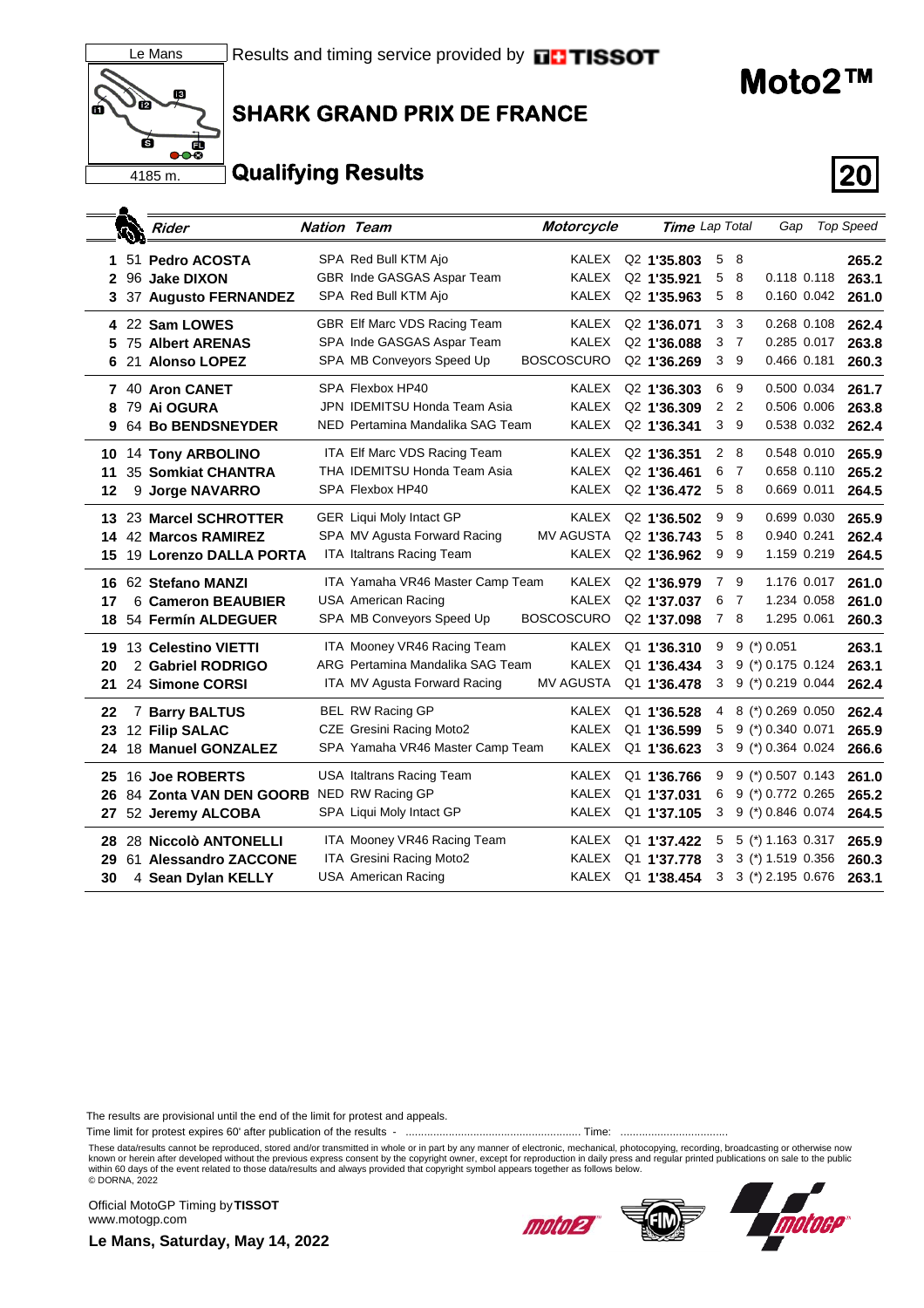

| кN | <i>sider</i> | eam | Moi<br>cvcie | Total<br>Lap<br>Time | Gap | Speed<br>l oc |
|----|--------------|-----|--------------|----------------------|-----|---------------|
|    | . .          |     |              |                      |     |               |

*\* Gap with the fastest rider in the Q1 session.*

| Pole Position:        |                  | <b>Pedro ACOSTA</b>        | 1'35.803     | 157.2 Km/h |
|-----------------------|------------------|----------------------------|--------------|------------|
| Q1 Best Lap:          | Lap <sub>3</sub> | <b>Lorenzo DALLA PORTA</b> | (*) 1'36.259 | 156.5 Km/h |
| <b>Best Race Lap:</b> | 2019             | <b>Jorge NAVARRO</b>       | 1'36.764     | 155.6 Km/h |
| All Time Lap Record:  | 2022             | <b>Pedro ACOSTA</b>        | 1'35.803     | 157.2 Km/h |

The results are provisional until the end of the limit for protest and appeals.

Time limit for protest expires 60' after publication of the results - ......................................................... Time: ...................................

These data/results cannot be reproduced, stored and/or transmitted in whole or in part by any manner of electronic, mechanical, photocopying, recording, broadcasting or otherwise now known or herein after developed without the previous express consent by the copyright owner, except for reproduction in daily press and regular printed publications on sale to the public<br>within 60 days of the event related

Official MotoGP Timing by **TISSOT**www.motogp.com





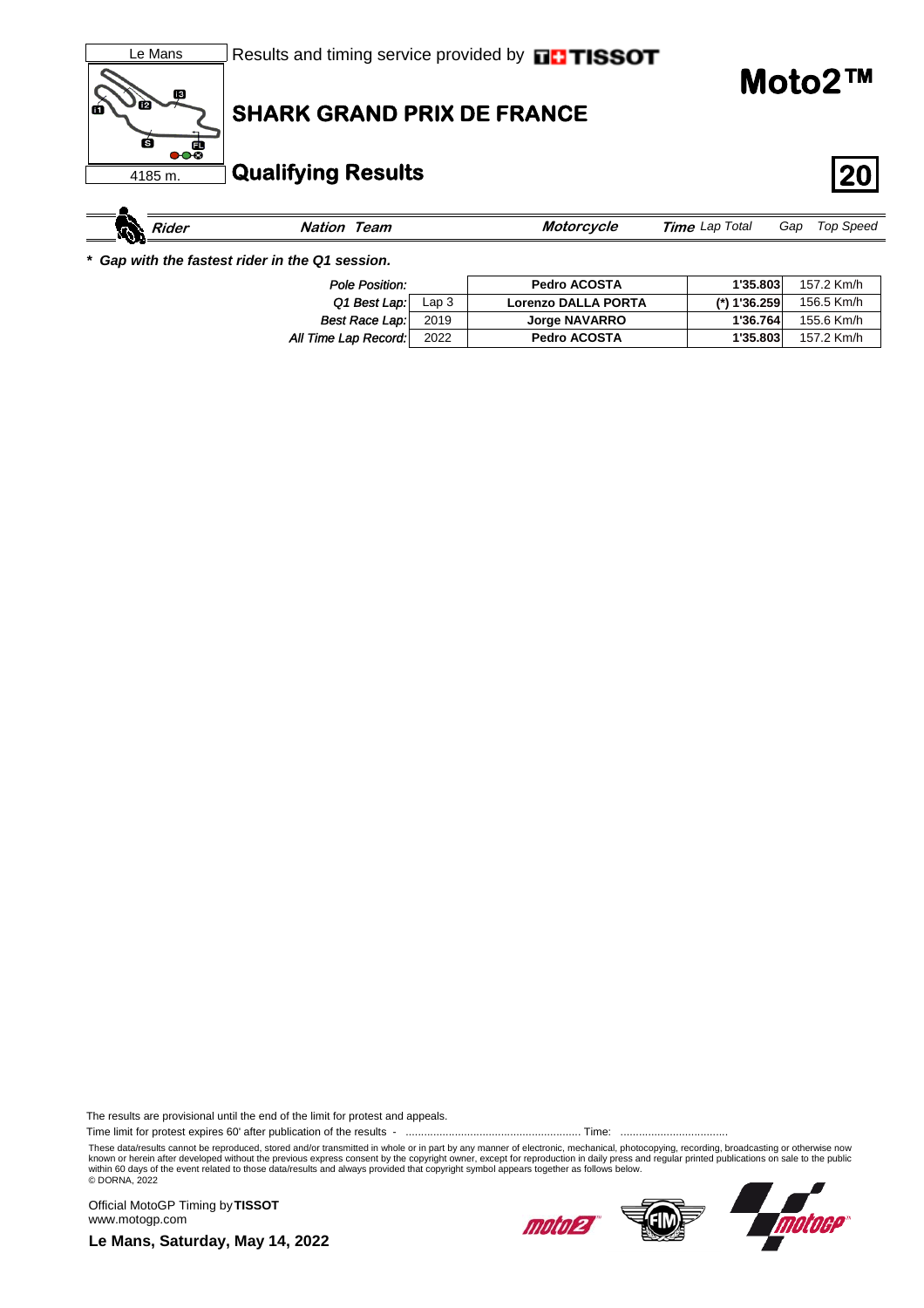

The results are provisional until the end of the limit for protest and appeals and until the ratification of the Event Management Committee.

Time limit for protest expires 60' at the latest after publication of the results - . ......................................................... Time: ...................................

These data/results cannot be reproduced, stored and/or transmitted in whole or in part by any manner of electronic, mechanical, photocopying, recording, broadcasting or otherwise now<br>known or herein after developed without © DORNA, 2022

Official MotoGP Timing by **TISSOT**www.motogp.com

Le Mans, Saturday, May 14, 2022 Page 1 of 2





motoep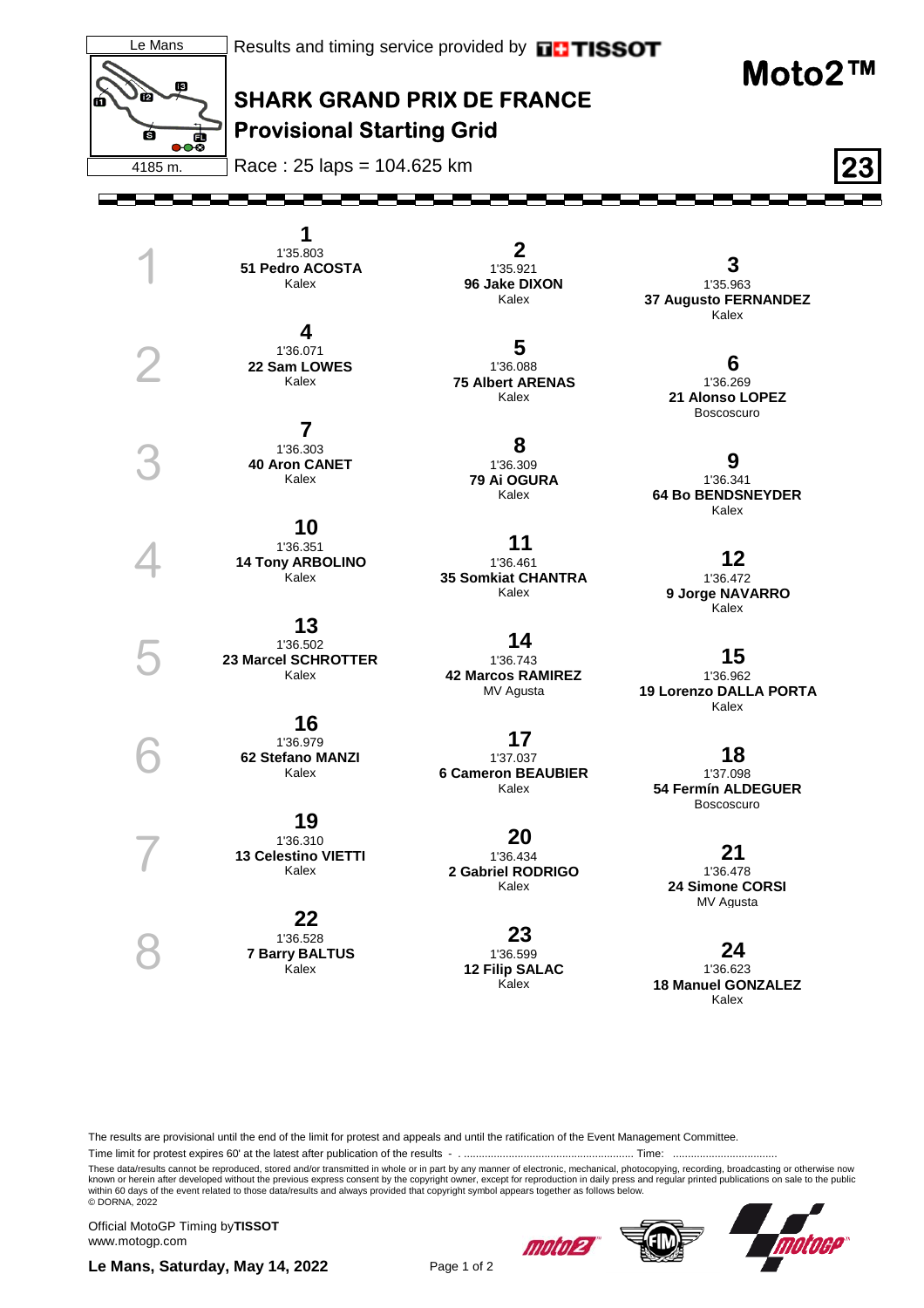

Race : 25 laps = 104.625 km **23**

 **25**  1'36.766 **16 Joe ROBERTS** Kalex

 **28**  1'37.422 **28 Niccolò ANTONELLI** Kalex

9

10

 **26**  1'37.031 **84 Zonta VAN DEN GOORBERGH** Kalex

 **27**  1'37.105 **52 Jeremy ALCOBA** Kalex

 **29**  1'37.778 **61 Alessandro ZACCONE** Kalex

 **30**  1'38.454 **4 Sean Dylan KELLY** Kalex

The results are provisional until the end of the limit for protest and appeals and until the ratification of the Event Management Committee.

Time limit for protest expires 60' at the latest after publication of the results - . ......................................................... Time: ...................................

These data/results cannot be reproduced, stored and/or transmitted in whole or in part by any manner of electronic, mechanical, photocopying, recording, broadcasting or otherwise now<br>known or herein after developed without © DORNA, 2022

Official MotoGP Timing by **TISSOT**www.motogp.com

moto27



**Le Mans, Saturday, May 14, 2022** Page 2 of 2

**Moto2™**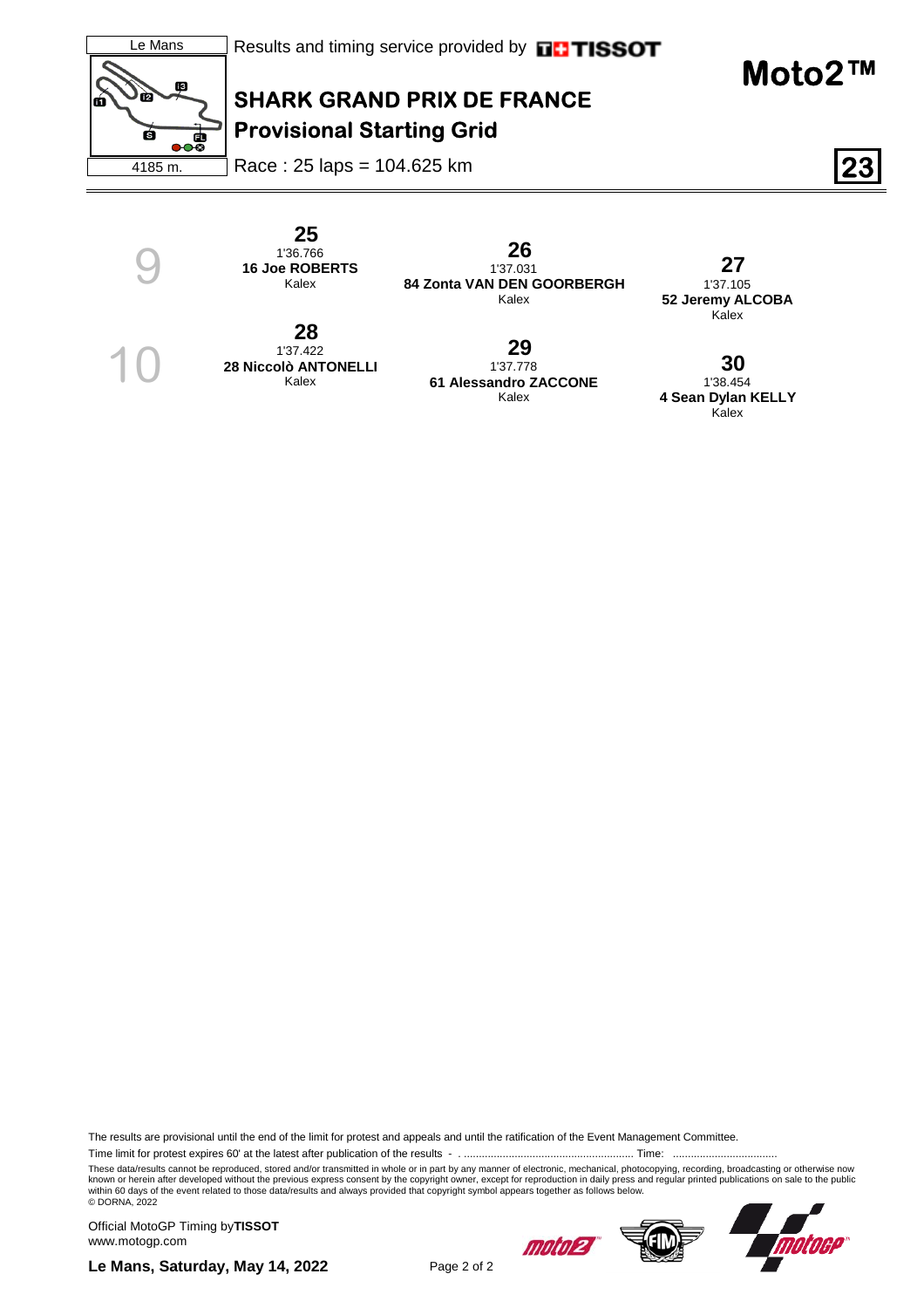

**Moto2™**

## **SHARK GRAND PRIX DE FRANCE** After the **Qualifying Nr. 2 Event Best Maximum Speed**

|    | <b>Rider</b>                             | <b>Nation Team</b> |                                                        | Motorcycle Km/h   |       |                           |
|----|------------------------------------------|--------------------|--------------------------------------------------------|-------------------|-------|---------------------------|
|    |                                          |                    | <b>ITA Elf Marc VDS Racing Team</b>                    | <b>KALEX</b>      |       | 270.9 Free Practice Nr. 2 |
|    | 14 Tony ARBOLINO<br>13 Celestino VIETTI  |                    |                                                        | <b>KALEX</b>      |       | 269.5 Free Practice Nr. 1 |
|    | 23 Marcel SCHROTTER                      |                    | <b>ITA</b> Mooney VR46 Racing Team                     | <b>KALEX</b>      |       | 268.7 Free Practice Nr. 2 |
| 51 |                                          |                    | <b>GER</b> Liqui Moly Intact GP                        | <b>KALEX</b>      |       | 268.7 Free Practice Nr. 2 |
| 40 | <b>Pedro ACOSTA</b><br><b>Aron CANET</b> |                    | <b>SPA</b> Red Bull KTM Ajo<br><b>SPA Flexbox HP40</b> | <b>KALEX</b>      |       | 267.3 Free Practice Nr. 2 |
|    |                                          |                    |                                                        |                   |       | 267.3 Free Practice Nr. 3 |
| 19 | <b>Lorenzo DALLA PORTA</b>               |                    | <b>ITA</b> Italtrans Racing Team                       | <b>KALEX</b>      |       | 267.3 Free Practice Nr. 1 |
|    | 28 Niccolò ANTONELLI                     |                    | <b>ITA</b> Mooney VR46 Racing Team                     | <b>KALEX</b>      |       |                           |
|    | 37 Augusto FERNANDEZ                     |                    | <b>SPA</b> Red Bull KTM Ajo                            | <b>KALEX</b>      |       | 267.3 Free Practice Nr. 2 |
|    | 6 Cameron BEAUBIER                       |                    | <b>USA</b> American Racing                             | <b>KALEX</b>      |       | 267.3 Free Practice Nr. 1 |
|    | <b>75 Albert ARENAS</b>                  |                    | <b>SPA</b> Inde GASGAS Aspar Team                      | <b>KALEX</b>      |       | 267.3 Free Practice Nr. 1 |
|    | 12 Filip SALAC                           |                    | <b>CZE</b> Gresini Racing Moto2                        | <b>KALEX</b>      |       | 266.6 Free Practice Nr. 1 |
|    | 79 Ai OGURA                              |                    | <b>JPN IDEMITSU Honda Team Asia</b>                    | <b>KALEX</b>      |       | 266.6 Free Practice Nr. 2 |
|    | 2 Gabriel RODRIGO                        |                    | <b>ARG</b> Pertamina Mandalika SAG Team                | <b>KALEX</b>      |       | 266.6 Free Practice Nr. 2 |
|    | 16 Joe ROBERTS                           |                    | <b>USA</b> Italtrans Racing Team                       | <b>KALEX</b>      |       | 266.6 Free Practice Nr. 1 |
|    | 18 Manuel GONZALEZ                       |                    | <b>SPA</b> Yamaha VR46 Master Camp Tea                 | <b>KALEX</b>      |       | 266.6 Qualifying Nr. 1    |
| 9  | <b>Jorge NAVARRO</b>                     |                    | <b>SPA</b> Flexbox HP40                                | <b>KALEX</b>      |       | 266.6 Qualifying Nr. 1    |
|    | 52 Jeremy ALCOBA                         |                    | <b>SPA</b> Liqui Moly Intact GP                        | <b>KALEX</b>      | 266.6 | Free Practice Nr. 2       |
|    | 84 Zonta VAN DEN GOORBER                 |                    | <b>NED</b> RW Racing GP                                | <b>KALEX</b>      |       | 265.9 Free Practice Nr. 1 |
|    | 22 Sam LOWES                             |                    | <b>GBR</b> Elf Marc VDS Racing Team                    | <b>KALEX</b>      |       | 265.9 Free Practice Nr. 1 |
| 21 | <b>Alonso LOPEZ</b>                      |                    | <b>SPA MB Conveyors Speed Up</b>                       | <b>BOSCOSCURO</b> |       | 265.9 Free Practice Nr. 1 |
|    | 54 Fermín ALDEGUER                       |                    | <b>SPA MB Conveyors Speed Up</b>                       | <b>BOSCOSCURO</b> |       | 265.9 Free Practice Nr. 2 |
|    | 35 Somkiat CHANTRA                       |                    | <b>THA IDEMITSU Honda Team Asia</b>                    | <b>KALEX</b>      |       | 265.9 Free Practice Nr. 2 |
|    | 64 Bo BENDSNEYDER                        |                    | <b>NED</b> Pertamina Mandalika SAG Team                | <b>KALEX</b>      |       | 265.2 Free Practice Nr. 1 |
| 96 | <b>Jake DIXON</b>                        |                    | <b>GBR</b> Inde GASGAS Aspar Team                      | <b>KALEX</b>      |       | 265.2 Free Practice Nr. 1 |
|    | 42 Marcos RAMIREZ                        |                    | <b>SPA</b> MV Agusta Forward Racing                    | MV AGUSTA         |       | 265.2 Free Practice Nr. 2 |
|    | 62 Stefano MANZI                         |                    | <b>ITA</b> Yamaha VR46 Master Camp Tea                 | <b>KALEX</b>      |       | 265.2 Free Practice Nr. 1 |
| 7  | <b>Barry BALTUS</b>                      |                    | <b>BEL</b> RW Racing GP                                | <b>KALEX</b>      |       | 263.8 Free Practice Nr. 1 |
|    | 24 Simone CORSI                          |                    | <b>ITA</b> MV Agusta Forward Racing                    | <b>MV AGUSTA</b>  |       | 263.8 Free Practice Nr. 2 |
|    | 4 Sean Dylan KELLY                       |                    | <b>USA</b> American Racing                             | KALEX             | 263.1 | Qualifying Nr. 1          |
|    | 61 Alessandro ZACCONE                    |                    | <b>ITA</b> Gresini Racing Moto2                        | <b>KALEX</b>      |       | 263.1 Free Practice Nr. 1 |

These data/results cannot be reproduced, stored and/or transmitted in whole or in part by any manner of electronic, mechanical, photocopying, recording, broadcasting or otherwise now<br>known or herein after developed without © DORNA, 2022

Official MotoGP Timing by **TISSOT**www.motogp.com

motoea

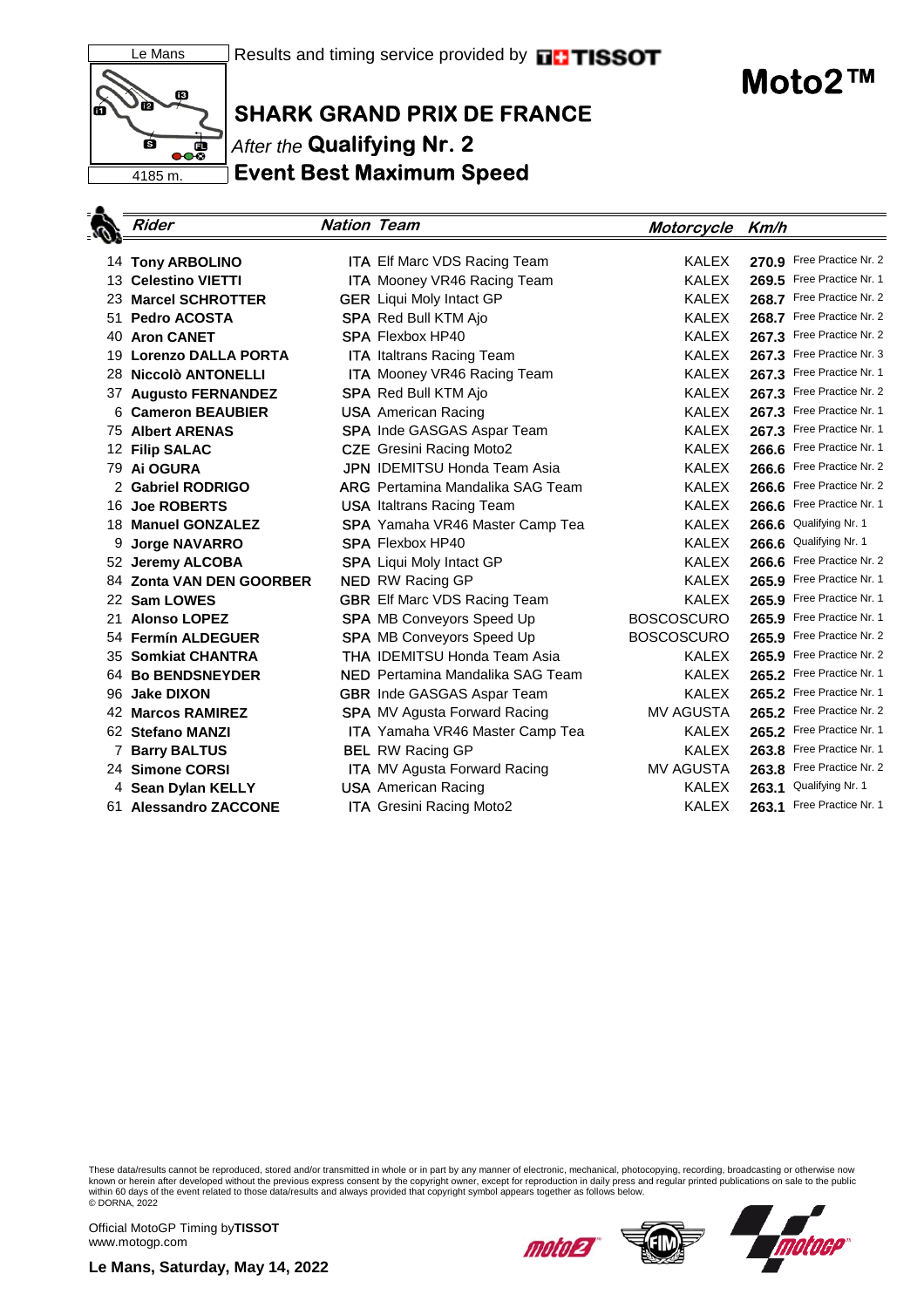

**IT** *Ideal Lap Time, sum of the best partial times* **BT** *Best Lap Time*

| Т1                     |        | Т2                   |        | Т3                   |        | T4                   |        |                      |          |               |     |
|------------------------|--------|----------------------|--------|----------------------|--------|----------------------|--------|----------------------|----------|---------------|-----|
| Rider<br>Pos           | Time   | Rider                | Time   | Rider                | Time   | Rider                | Time   | Rider<br>Pos         | IT       | <b>BT</b>     |     |
| 1A.CANET               | 22.245 | S.LOWES              | 21.511 | P.ACOSTA             | 26.792 | A.FERNANDEZ          | 25.071 | <b>P.ACOSTA</b>      | 1'35.764 | 35.803        | (1) |
| 2P.ACOSTA              | 22.255 | <b>A.ARENAS</b>      | 21.546 | <b>A.OGURA</b>       | 26.828 | <b>S.LOWES</b>       | 25.076 | 2A.FERNANDEZ         | 1'35.876 | '35.963       | (3) |
| 3 J.DIXON              | 22.289 | A.FERNANDEZ          | 21.578 | S.CHANTRA            | 26.861 | <b>J.DIXON</b>       | 25.076 | <b>3J.DIXON</b>      | 1'35.921 | 1'35.921      | (2) |
| <b>4A.FERNANDEZ</b>    | 22.317 | <b>P.ACOSTA</b>      | 21.595 | <b>L.DALLA PORTA</b> | 26.884 | <b>P.ACOSTA</b>      | 25.122 | 4S.LOWES             | 1'35.996 | '36.071       | (4) |
| 5A.LOPEZ               | 22.359 | <b>B.BENDSNEYDE</b>  | 21.611 | <b>J.NAVARRO</b>     | 26.894 | A.ARENAS             | 25.150 | 5 A.ARENAS           | 1'36.046 | '36.088       | (5) |
| <b>6A.ARENAS</b>       | 22.374 | <b>M.RAMIREZ</b>     | 21.619 | <b>A.FERNANDEZ</b>   | 26.910 | <b>A.CANET</b>       | 25.162 | 6A.CANET             | 1'36.129 | '36.303       | (7) |
| 7T.ARBOLINO            | 22.382 | <b>J.DIXON</b>       | 21.629 | M.SCHROTTER          | 26.911 | A.OGURA              | 25.163 | 7A.LOPEZ             | 1'36.181 | l'36.269      | (6) |
| <b>8S.CHANTRA</b>      | 22.436 | A.LOPEZ              | 21.635 | <b>J.DIXON</b>       | 26.927 | <b>B.BENDSNEYDE</b>  | 25.196 | 8A.OGURA             | 1'36.258 | '36.309       | (8) |
| 9M.RAMIREZ             | 22.450 | <b>J.NAVARRO</b>     | 21.664 | M.RAMIREZ            | 26.928 | <b>M.SCHROTTER</b>   | 25.222 | 9 J.NAVARRO          | 1'36.279 | 136.472(12)   |     |
| <b>10S.LOWES</b>       | 22.452 | <b>T.ARBOLINO</b>    | 21.676 | <b>S.LOWES</b>       | 26.957 | <b>A.LOPEZ</b>       | 25.223 | 10 M.RAMIREZ         | 1'36.288 | 136.743(14)   |     |
| 11 J.NAVARRO           | 22.458 | A.CANET              | 21.724 | A.LOPEZ              | 26.964 | <b>J.NAVARRO</b>     | 25.263 | 11 S.CHANTRA         | 1'36.317 | 136.461(11)   |     |
| 12 S.MANZI             | 22.514 | A.OGURA              | 21.724 | <b>A.ARENAS</b>      | 26.976 | <b>S.CHANTRA</b>     | 25.263 | 12 B.BENDSNEY        | 1'36.341 | 1'36.341      | (9) |
| 13M.SCHROTTER          | 22.516 | M.SCHROTTER          | 21.733 | A.CANET              | 26.998 | T.ARBOLINO           | 25.283 | 13 T. ARBOLINO       | 1'36.349 | 136.351(10)   |     |
| <b>14B.BENDSNEYDE</b>  | 22.531 | <b>S.CHANTRA</b>     | 21.757 | <b>B.BENDSNEYDE</b>  | 27.003 | <b>M.RAMIREZ</b>     | 25.291 | 14 M.SCHROTTE        | 1'36.382 | 36.502(13)    |     |
| <b>15L.DALLA PORTA</b> | 22.539 | C.BEAUBIER           | 21.829 | <b>T.ARBOLINO</b>    | 27.008 | S.MANZI              | 25.307 | 15 L.DALLA POR       | 1'36.750 | 36.962(15)    |     |
| <b>16 C.BEAUBIER</b>   | 22.543 | <b>F.ALDEGUER</b>    | 21.856 | <b>C.BEAUBIER</b>    | 27.022 | <b>L.DALLA PORTA</b> | 25.446 | 16 C.BEAUBIER        | 1'36.858 | '37.037 (17)  |     |
| 17 A.OGURA             | 22.543 | <b>L.DALLA PORTA</b> | 21.881 | <b>F.ALDEGUER</b>    | 27.142 | <b>F.ALDEGUER</b>    | 25.463 | 17 S.MANZI           | 1'36.886 | 36.979(16)    |     |
| <b>18 F.ALDEGUER</b>   | 22.610 | <b>S.MANZI</b>       | 21.905 | <b>S.MANZI</b>       | 27.160 | <b>C.BEAUBIER</b>    | 25.464 | 18 <b>F.ALDEGUER</b> | 1'37.071 | 1'37.098 (18) |     |

These data/results cannot be reproduced, stored and/or transmitted in whole or in part by any manner of electronic, mechanical, photocopying, recording, broadcasting or otherwise now known or herein after developed without copyright owner, except for reproduction in daily press and regular printed publications on sale to the public within 60 days of the event related to those data/results and always provided that copyright symbol appears tog © DORNA, 2022

Official MotoGP Timing by **TISSOT**www.motogp.com